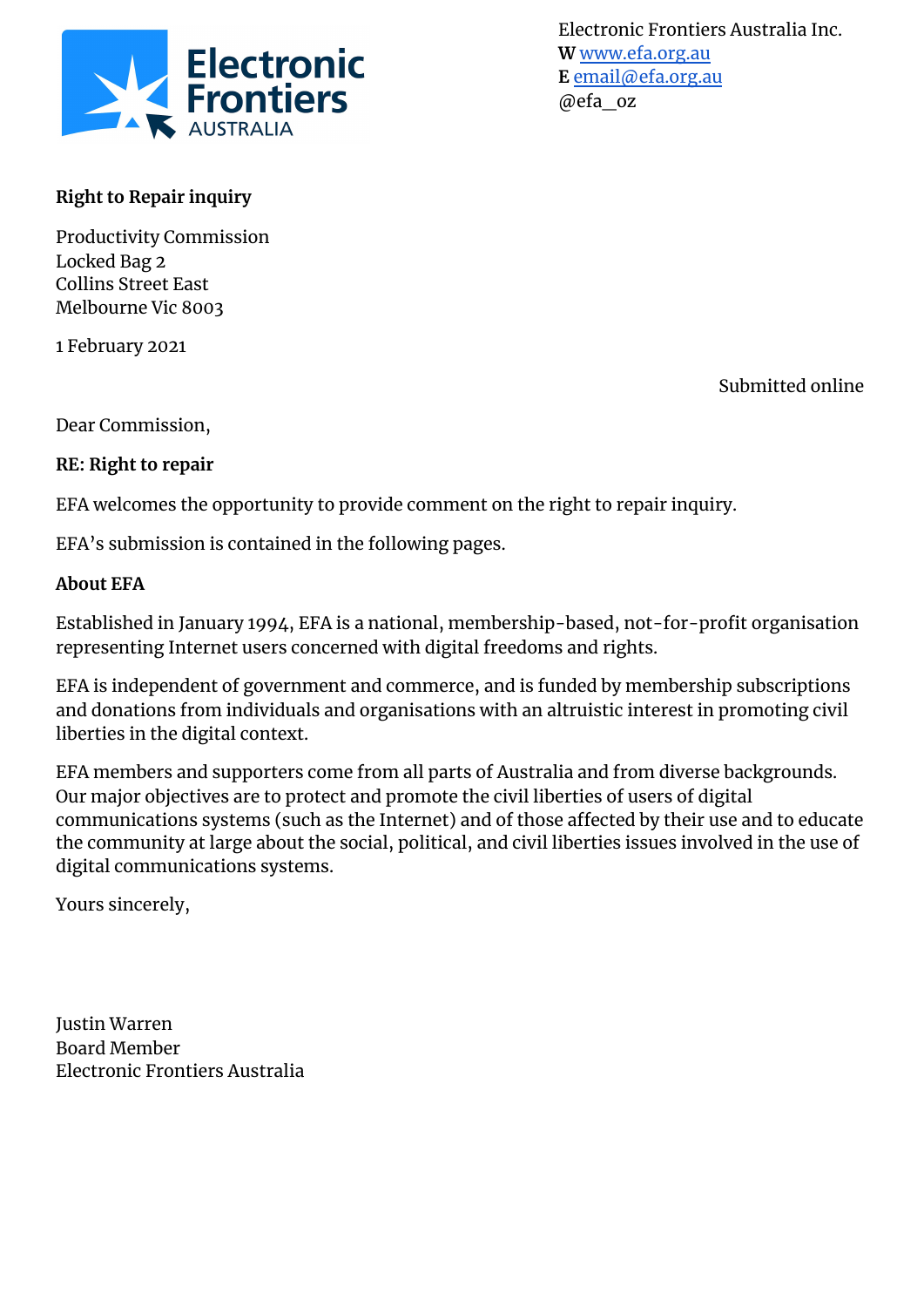## **Introduction**

EFA strongly supports a right to repair and encourages the Commission to propose legislative changes that would ensure Australians have the right to repair faulty goods, including any software they may contain.

## **Competitive Markets**

EFA submits that a competitive secondary market enhances competition in primary markets, even in concentrated markets where consumers may have limited choice. A robust secondary market means that vendors must essentially compete with themselves; if vendors' produce new products that are not of sufficient quality and priced competitively, then consumers can choose products from the secondary market, or to repair their existing product.

A right to repair would enable consumers to make use of an inbuilt market mechanism to counter attempts at abuse of market power. This counterbalance to market power would act as a kind of *automatic stabiliser* without the need to involve market regulators to intervene if a market failure occurred.

EFA believes this is particularly important for technology products as the majority of such products are not manufactured in Australia.

# **Digital Rights Management**

EFA is strongly opposed to the artificial constraints imposed by so-called digital rights management (DRM) technologies. Such technologies create artificial barriers unique to software products that do not exist for other, purely physical products.

While tamper-resistant product designs exist, it is rarely *illegal* to physically open such products. This is frequently not the case for DRM-locked products where the very act of bypassing the DRM technology is a crime. Consumers' right to repair for software products is already *more* constrained than it is for physical products in many cases, and vendors are increasingly abusing the greater power embedded software provides them to exert control over what consumers are permitted to do with the products they have purchased.

It seems perverse that the rights available to Australians in the physical world should not be available in the online world.

### DRM Obligations

Adding DRM technologies to products is a choice vendors make because they seek certain benefits from doing so. EFA submits that this choice should also subject vendors to certain obligations.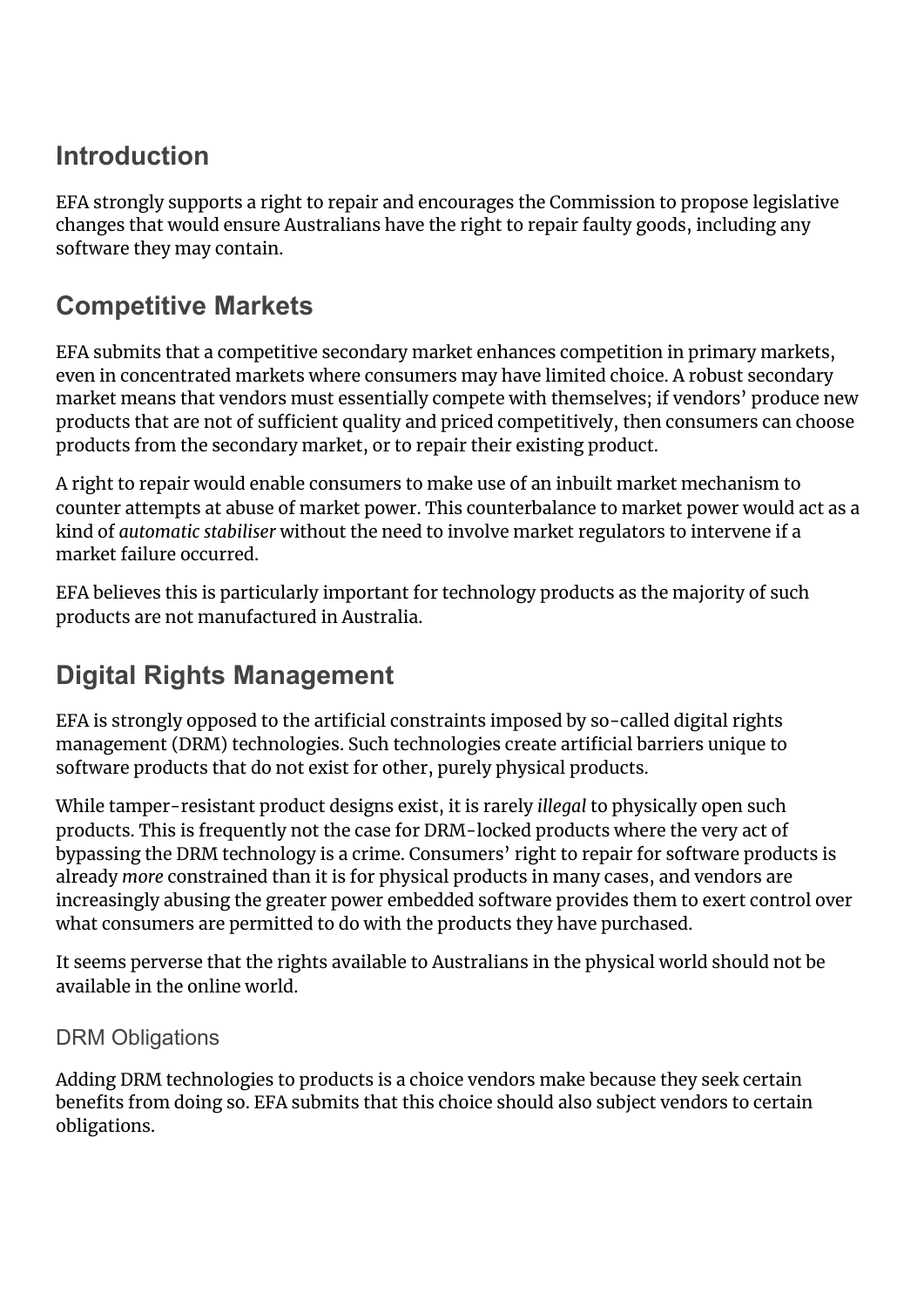Where DRM technologies would prevent consumers from being able to independently repair or update products purchased from vendors, such as to patch them to address recently uncovered software flaws, vendors should be required to provide free updates to the software.

If vendors do not wish to provide these update services, then DRM technologies should either not be used on their products, or the DRM should be disabled, free of charge, once the vendor is no longer prepared to provide such free updates. Consumers would then be free to repair and update their devices as they see fit.

## **Product Quality And Software Flaws**

Computers and software are increasingly embedded into consumer products, particularly with the explosion in Internet-of-Things (IoT) devices. Software is now present in major household appliances, including televisions, fridges, ovens, barbecues, doorbells, thermostats, and lightbulbs.

Software is complex, and almost all software contains bugs or flaws that are discovered over time. The software requires regular updates to remain secure, lest malicious actors (e.g. cybercriminals) misuse these products for their own ends. 1

Many vendors of such products cease to provide regular updates to these products, often well before these products are no longer fit for use. Consumers are therefore left unprotected, and due to the restrictions imposed by vendors on embedded software, consumers are prevented from repairing their products.

This imposes additional costs as consumers must completely replace otherwise functional goods simply because new software flaws are discovered that make their devices vulnerable to attack.

### Major Failure

EFA submits that if consumers knew that a 'smart' product would no longer receive software updates for its full, useful life they would consider it to be a failure under the *Competition and Consumer Act 2010*. In some cases, this would constitute a major failure, particularly for products that are costly and durable such as televisions or fridges, and consumers would expect at least a partial refund as compensation. Such knowledge is often not available to consumers at the time of purchase. In some cases this is because vendors change their mind about the availability of software updates, in others it is because vendors

It is in vendors' own interests that consumers have access to secondary market software repairs where vendors do not wish to commit to long-term software support. Consumers may not have the necessary skills and experience to repair the software themselves, but they should be able to seek out such help from professionals, much as they do for hardware repairs on appliances or home repairs.

<sup>1</sup> Lucian [Constantin,](https://www.zotero.org/google-docs/?yoTz66) *Critical Flaws Impact Millions of [Commercial](https://www.zotero.org/google-docs/?yoTz66) and Consumer IoT Devices across Industries* [ARN,](https://www.zotero.org/google-docs/?yoTz66)

[https://www.arnnet.com.au/article/680599/critical-flaws-impact-millions-commercial-consumer-iot-devices-across-industries](https://www.zotero.org/google-docs/?yoTz66) [/.](https://www.zotero.org/google-docs/?yoTz66)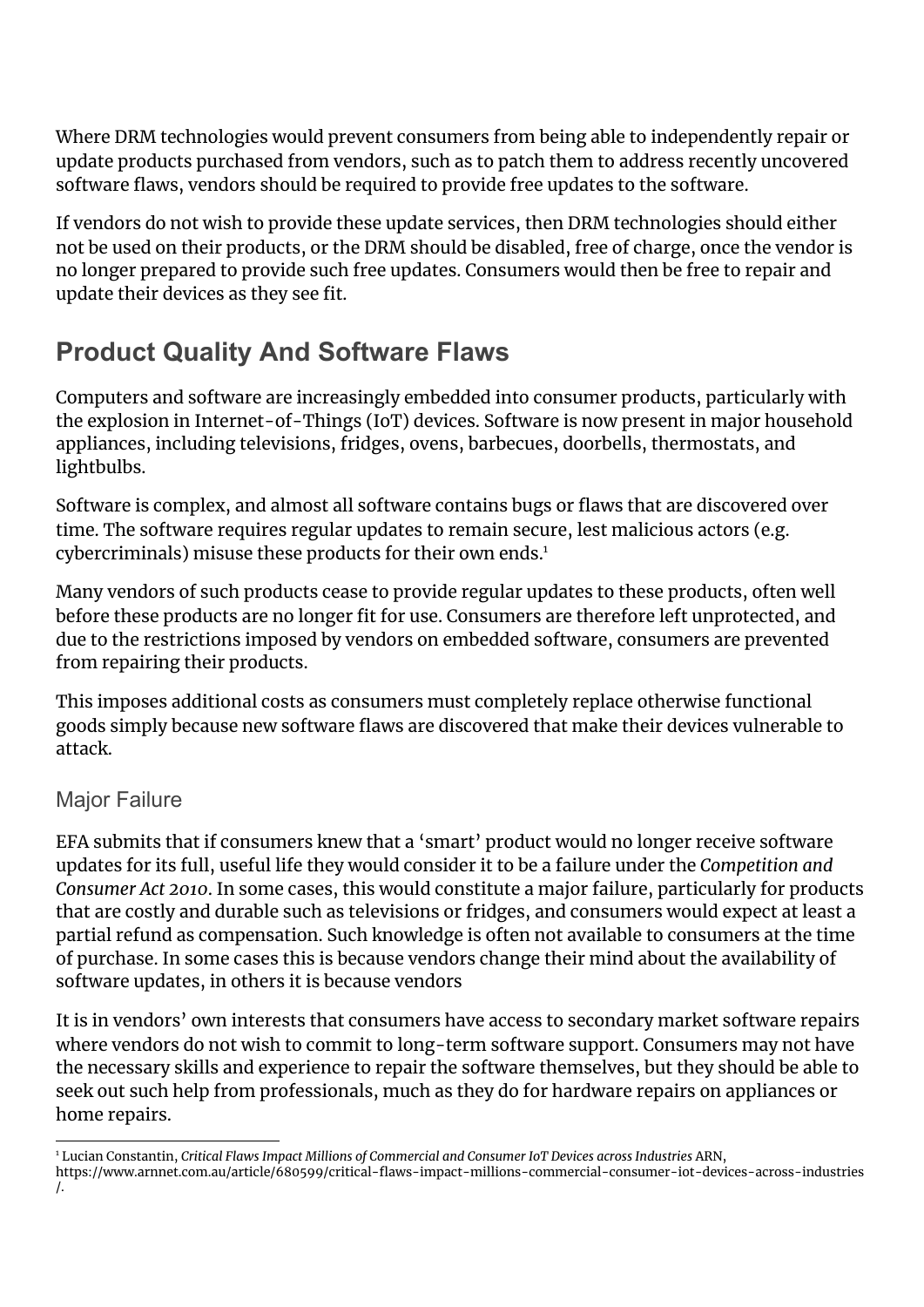# **Public Safety Implications**

There are public safety implications to insecure software running on consumer devices connected to public networks, similar to the public health implications of infectious disease. Malware and viruses that infect one consumer's unpatched devices can and does spread to other vulnerable devices. This effect is actively exploited by cyber-criminals to create botnets that are then reused for other, often criminal, purposes.

Vendors should, therefore, be required to warrant that the software included within physical goods will be kept in good working order at least as long as the physical product can be maintained and is expected to be present and active. This presents several issues.

Vendors are not currently required to service and repair goods for their full useful life, only a  $'$ reasonable' amount of time. $^2$  This amount of time is not defined in law, and major software flaws can arise at any time in a product's active life. In some cases vendors can opt out of providing repair facilities by 'advising' customers that repair facilities and spare parts will not be available after a specified time. This shifts the burden of software flaws onto the public who must bear the cost of any adverse impacts of those flaws both individually and collectively.

In many cases, the vendor for an IoT product simply goes out of business and consumers are left with a device they cannot acquire updates for, and are unable to repair. $^3$  Because the product still functions, consumers continue to use the product despite its vulnerability. The risk to public safety of the ever-increasing number of vulnerable IoT devices connected to public networks should not be underestimated.

A right to repair would ensure that vulnerable devices purchased by consumers can be made safe by repairing the software running on those devices, thereby reducing the threat to themselves and to others. This would not require the participation of the vendor, which may well no longer exist.

Without a right to repair, it could be argued that vendors should be held liable for the public danger posed by the software in their products due to the way it degrades over time. However, this approach provides no protection in the case where the original vendor ceases to exist, thus a right to repair is required regardless of whether or not a vendor commits to a lengthy maintenance and repair period for its products.

In fact, without a guaranteed right to repair, any vendor providing such a lengthy maintenance period for its products in good faith can be undercut by bad-faith actors who claim they will provide a lengthy repair period but who then go out of business. While it could be argued that such vendors will not garner much business in the long run, even a relatively small number of vendors producing low-cost (but low-quality) products would accumulate over time.

Malware can present an asymmetric threat such that even a relatively small number of initial infected devices can quickly grow into a substantial infection, as we have seen with the NotPetya

<sup>2</sup> *[Competition](https://www.zotero.org/google-docs/?FZdJDK) and Consumer Act 2010*[.](https://www.zotero.org/google-docs/?FZdJDK)

<sup>&</sup>lt;sup>3</sup> "October 2018: [Abandoned](https://www.zotero.org/google-docs/?J2dsRg) Tech: When IoT Devices and Solutions Get Left Behind",

[https://connectedworld.com/when-iot-devices-and-solutions-get-left-behind/.](https://www.zotero.org/google-docs/?J2dsRg)